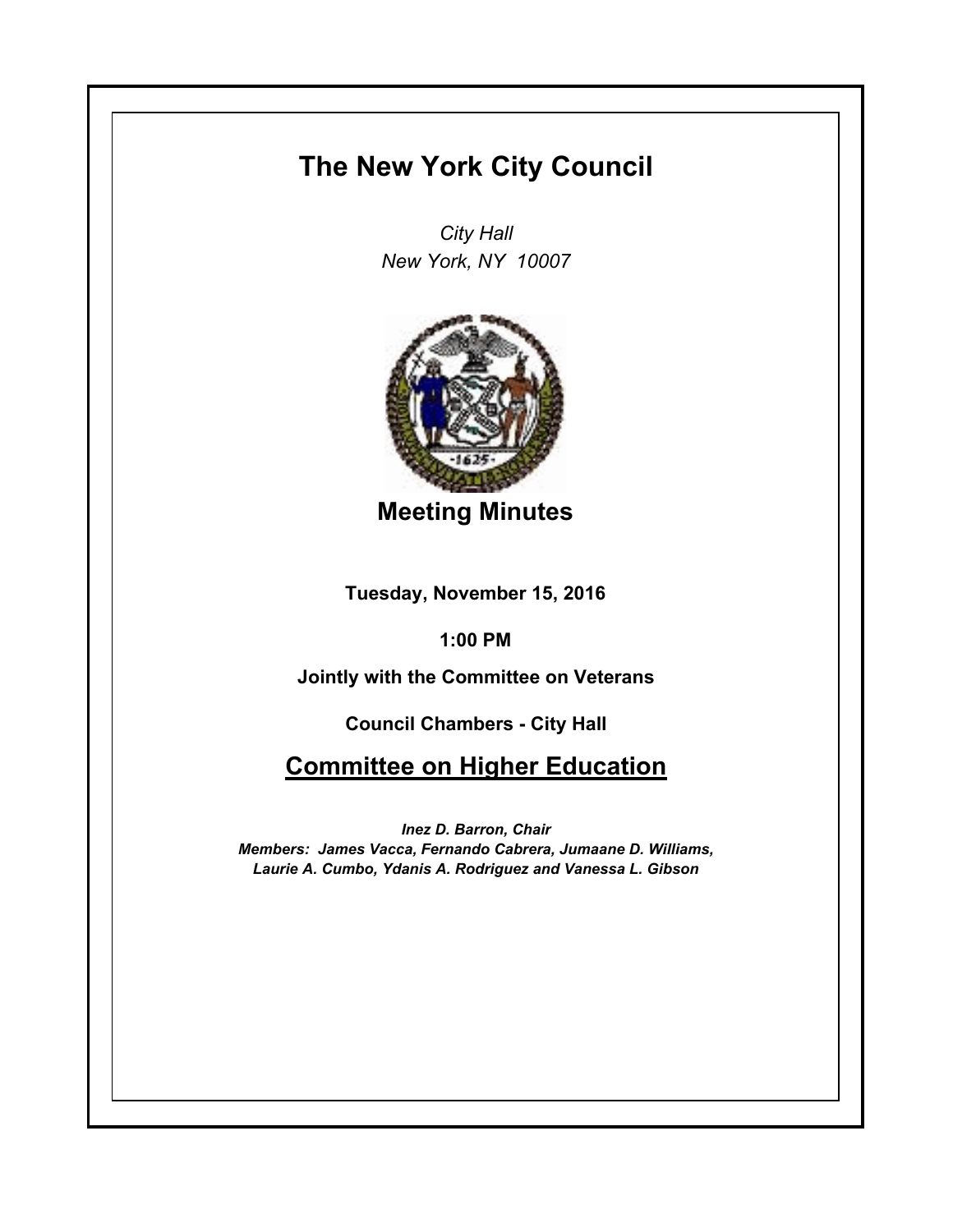| Roll Call     |                                                                                                                                                                                                                                                                                                                                                                                                                                                                                                |
|---------------|------------------------------------------------------------------------------------------------------------------------------------------------------------------------------------------------------------------------------------------------------------------------------------------------------------------------------------------------------------------------------------------------------------------------------------------------------------------------------------------------|
|               | Present: Barron, Vacca, Cabrera, Williams, Cumbo, Rodriguez and Gibson                                                                                                                                                                                                                                                                                                                                                                                                                         |
|               | Other Council Members Attending: Vallone, Levine, Torres, Ulrich, Maisel and Borelli                                                                                                                                                                                                                                                                                                                                                                                                           |
| T2016-5186    | <b>Oversight - Veterans in the CUNY System</b>                                                                                                                                                                                                                                                                                                                                                                                                                                                 |
|               | <b>Attachments:</b> Committee Report, Hearing Testimony, Hearing Transcript                                                                                                                                                                                                                                                                                                                                                                                                                    |
|               | This Oversight was Hearing Held by Committee                                                                                                                                                                                                                                                                                                                                                                                                                                                   |
|               | <b>Attachments:</b> Committee Report, Hearing Testimony, Hearing Transcript                                                                                                                                                                                                                                                                                                                                                                                                                    |
|               | This Oversight was Filed, by Committee                                                                                                                                                                                                                                                                                                                                                                                                                                                         |
| Int 1138-2016 | A Local Law to establish a task force on affordability, admissions,<br>and graduation rates at the City University of New York                                                                                                                                                                                                                                                                                                                                                                 |
|               | Attachments: Summary of Int. No. 1138-A, Summary of Int. No. 1138, Int. No. 1138 -<br>4/7/16, April 7, 2016 - Stated Meeting Agenda with Links to Files,<br>Committee Report 6/16/16, Hearing Testimony 6/16/16, Hearing Transcript<br>6/16/16, Proposed Int. No. 1138-A - 11/10/16, Committee Report 11/15/16,<br>Hearing Transcript 11/15/16, November 16, 2016 - Stated Meeting Agenda<br>with Links to Files, Fiscal Impact Statement, Int. No. 1138-A (FINAL)<br>Proposed Int. No. 1138-A |
|               | This Introduction was Hearing Held by Committee                                                                                                                                                                                                                                                                                                                                                                                                                                                |
|               | Attachments: Summary of Int. No. 1138-A, Summary of Int. No. 1138, Int. No. 1138 -<br>4/7/16, April 7, 2016 - Stated Meeting Agenda with Links to Files,<br>Committee Report 6/16/16, Hearing Testimony 6/16/16, Hearing Transcript<br>6/16/16, Proposed Int. No. 1138-A - 11/10/16, Committee Report 11/15/16,<br>Hearing Transcript 11/15/16, November 16, 2016 - Stated Meeting Agenda<br>with Links to Files, Fiscal Impact Statement, Int. No. 1138-A (FINAL)                             |
|               | This Introduction was Amendment Proposed by Comm                                                                                                                                                                                                                                                                                                                                                                                                                                               |
|               | Attachments: Summary of Int. No. 1138-A, Summary of Int. No. 1138, Int. No. 1138 -<br>4/7/16, April 7, 2016 - Stated Meeting Agenda with Links to Files,<br>Committee Report 6/16/16, Hearing Testimony 6/16/16, Hearing Transcript<br>6/16/16, Proposed Int. No. 1138-A - 11/10/16, Committee Report 11/15/16,<br>Hearing Transcript 11/15/16, November 16, 2016 - Stated Meeting Agenda<br>with Links to Files, Fiscal Impact Statement, Int. No. 1138-A (FINAL)                             |
|               | This Introduction was Amended by Committee                                                                                                                                                                                                                                                                                                                                                                                                                                                     |
|               |                                                                                                                                                                                                                                                                                                                                                                                                                                                                                                |
|               |                                                                                                                                                                                                                                                                                                                                                                                                                                                                                                |